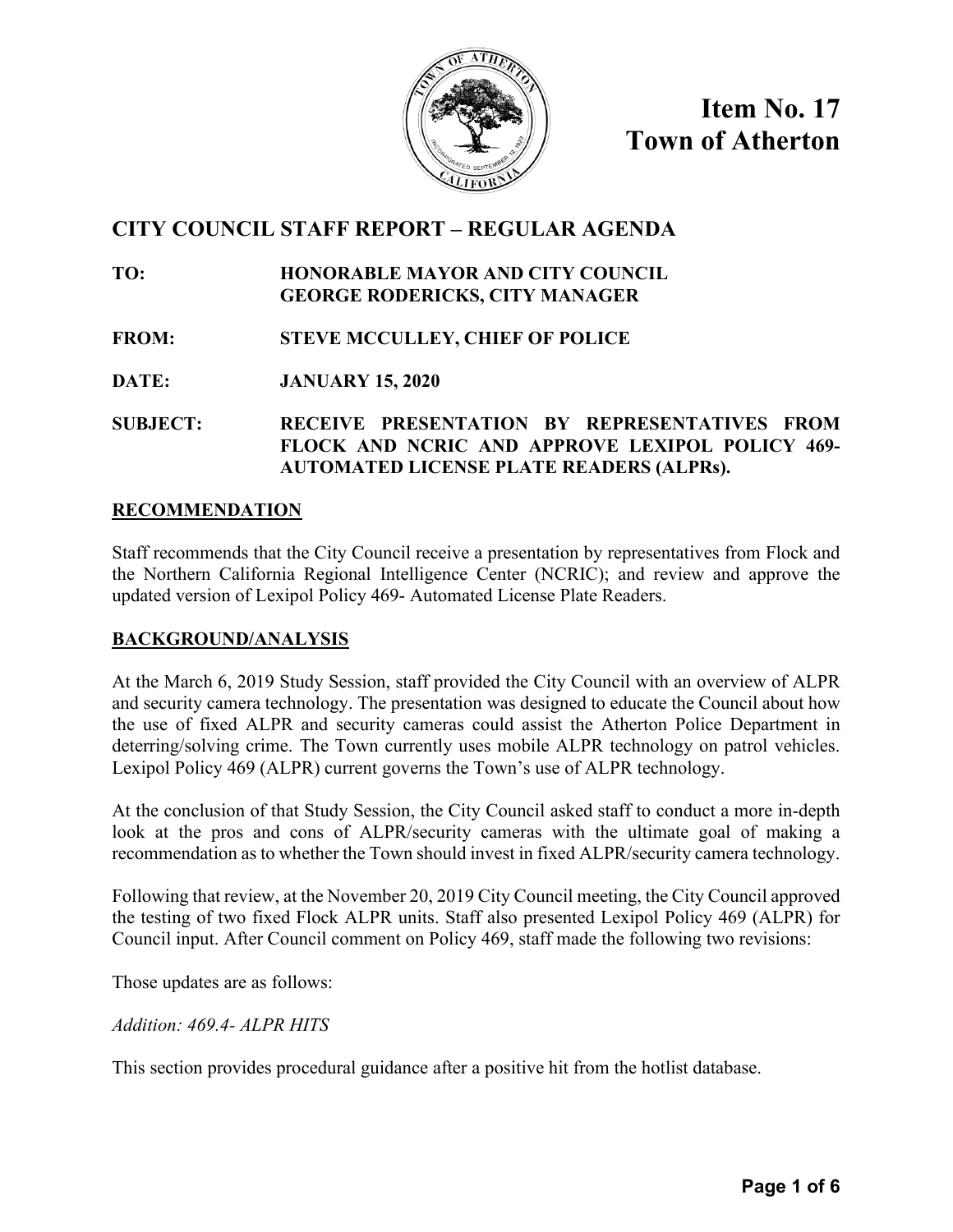Staff Report- ALPR Policy Update Page 2 of 3 January 15, 2020

#### *Revision:469.6(c) ACCOUNTABILITY*

This section gives direction for an annual system audit. Prior to this revision, the policy recommended that an audit be conducted "on a regular basis." Staff changed the verbiage to the following: "ALPR system audits shall be conducted on an annual basis by an independent outside auditor.

The State of California Civil Code 1798.90.5 governs and provides guidance/requirements for the development of an ALPR policy for the implementation and deployment of an ALPR system (Attachment 1).

## **POLICY FOCUS**

The Police Department's updated Lexipol ALPR Policy (Attachment 1) meets the requirements of both the California Civil Code 1798.90.5 and the California Government Code 34090.6.

## **FISCAL IMPACT**

None

#### **PUBLIC NOTICE**

Public notification was achieved by posting the agenda, with this agenda item being listed, at least 72 hours prior to the meeting in print and electronically. Information about the project is also disseminated via the Town's electronic News Flash and Atherton Online. There are approximately 1,200 subscribers to the Town's electronic News Flash publications. Subscribers include residents as well as stakeholders – to include, but be not limited to, media outlets, school districts, Menlo Park Fire District, service provides (water, power, and sewer), and regional elected officials.

## **COMMISSION/COMMITTEE FEEDBACK/REFERRAL**

This item \_\_\_\_\_\_ has or \_\_X\_\_\_\_ has not been before a Town Committee or Commission.

- Audit/Finance Committee (meets every other month)
- \_\_\_\_ Bicycle/Pedestrian Committee (meets as needed)
- \_\_\_\_ Civic Center Advisory Committee (meets as needed)
- Environmental Programs Committee (meets every other month)
- Park and Recreation Committee (meets each month)
- Planning Commission (meets each month)
- Rail Committee (meets every other month)
- Transportation Committee (meets every other month)
- Tree Committee (meets each month)

## **ATTACHMENTS**

Attachment 1- ALPR Policy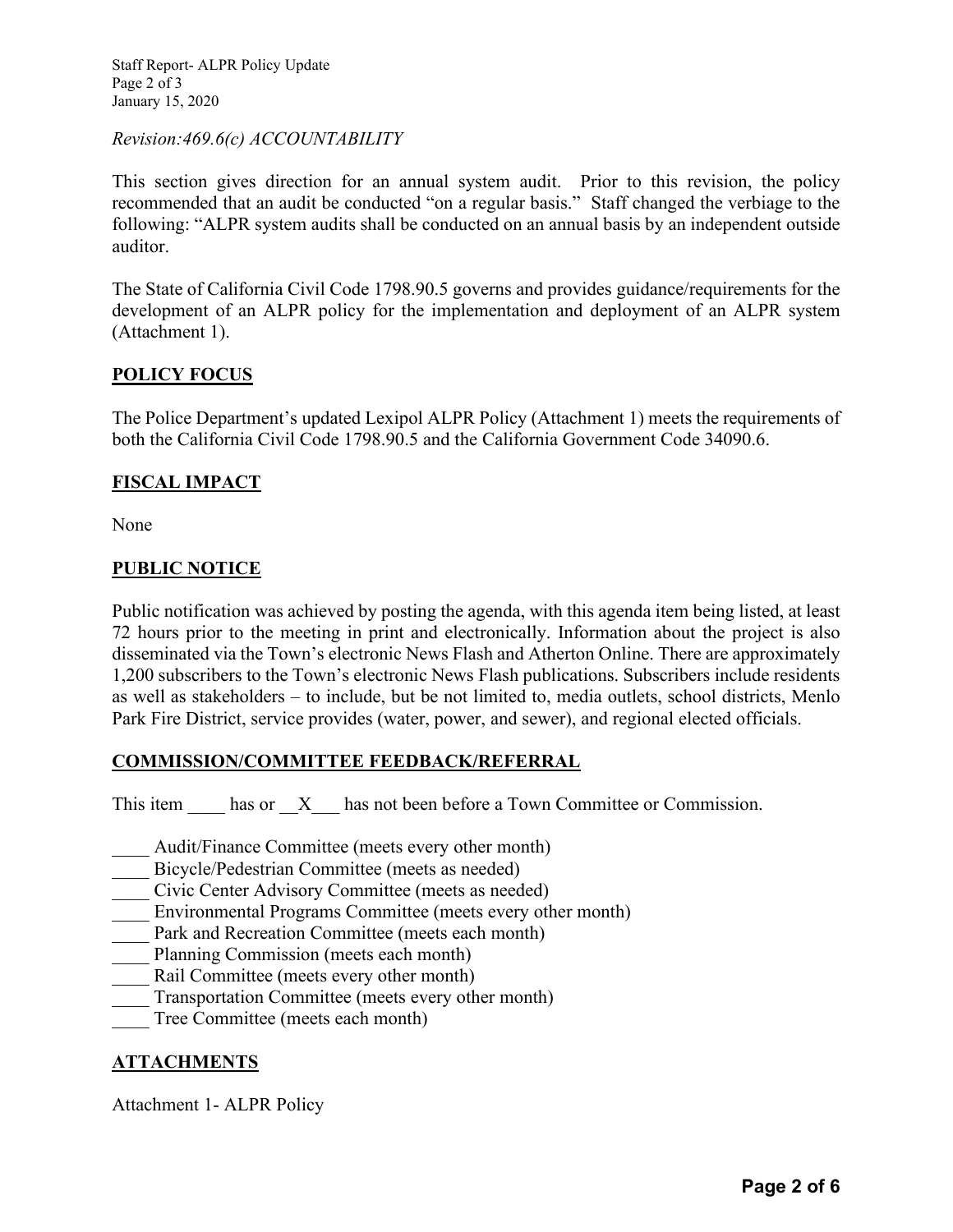**ATTACHMENT 1**

# **469.1 PURPOSE AND SCOPE**

The purpose of this policy is to provide guidance for the capture, storage and use of digital data obtained through the use of Automated License Plate Reader (ALPR) technology.

## **469.2 ADMINISTRATION**

The ALPR technology, also known as License Plate Recognition (LPR), allows for the automated detection of license plates. It is used by the Atherton Police Department to convert data associated with vehicle license plates for official law enforcement purposes, including identifying stolen or wanted vehicles, stolen license plates and missing persons. It may also be used to gather information related to active warrants, homeland security, electronic surveillance, suspect interdiction and stolen property recovery.

All installation and maintenance of ALPR equipment, as well as ALPR data retention and access, shall be managed by the Commander. The Commander will assign members under his/her command to administer the day-to-day operation of the ALPR equipment and data.

## 469.2.1 ALPR ADMINISTRATOR

The Commander shall be responsible for developing guidelines and procedures to comply with the requirements of Civil Code § 1798.90.5 et seq. This includes, but is not limited to (Civil Code § 1798.90.51; Civil Code § 1798.90.53):

- (a) A description of the job title or other designation of the members and independent contractors who are authorized to use or access the ALPR system or to collect ALPR information.
- (b) Training requirements for authorized users.
- (c) A description of how the ALPR system will be monitored to ensure the security of the information and compliance with applicable privacy laws.
- (d) Procedures for system operators to maintain records of access in compliance with Civil Code § 1798.90.52.
- (e) The title and name of the current designee in overseeing the ALPR operation.
- (f) Working with the Custodian of Records on the retention and destruction of ALPR data.
- (g) Ensuring this policy and related procedures are conspicuously posted on the department's website.

## **469.3 OPERATIONS**

Use of an ALPR is restricted to the purposes outlined below. Department members shall not use, or allow others to use the equipment or database records for any unauthorized purpose (Civil Code § 1798.90.51; Civil Code § 1798.90.53).

(a) An ALPR shall only be used for official law enforcement business.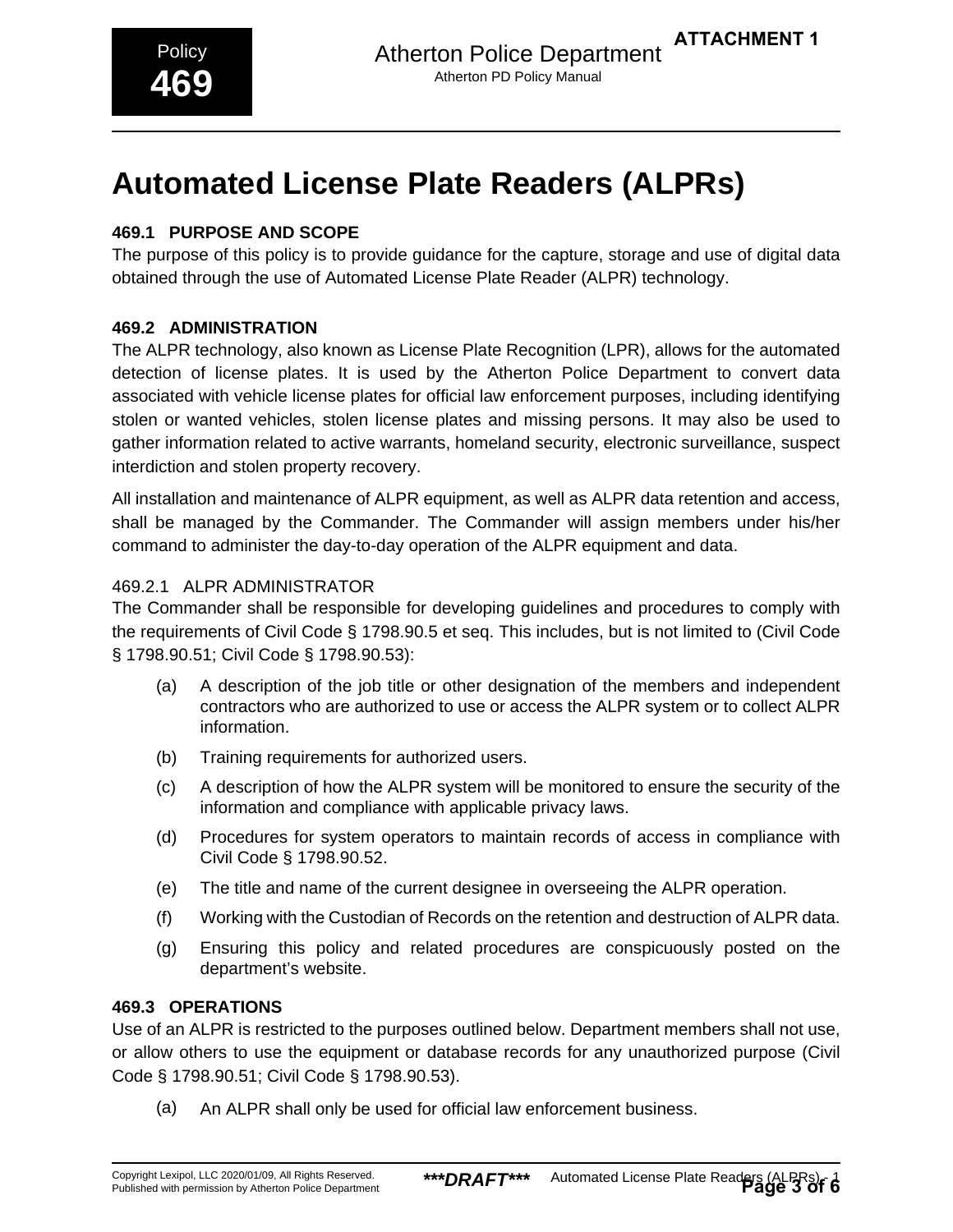Atherton PD Policy Manual

## Automated License Plate Readers (ALPRs)

- (b) An ALPR may be used in conjunction with any routine patrol operation or criminal investigation. Reasonable suspicion or probable cause is not required before using an ALPR.
- (c) While an ALPR may be used to canvass license plates around any crime scene, particular consideration should be given to using ALPR-equipped cars to canvass areas around homicides, shootings and other major incidents. Partial license plates reported during major crimes should be entered into the ALPR system in an attempt to identify suspect vehicles.
- (d) No member of this department shall operate ALPR equipment or access ALPR data without first completing department-approved training.
- (e) No ALPR operator may access department, state or federal data unless otherwise authorized to do so.
- (f) If practicable, the officer should verify an ALPR response through the California Law Enforcement Telecommunications System (CLETS) before taking enforcement action that is based solely on an ALPR alert.

#### **469.4 ALPR HITS**

- (a) When an alarm is received alerting operators of a positive Hit from the Hotlist database, a digital image of the license plate will be displayed on the mobile data computer screen.
- (b) Absent exigent circumstances, or other information to establish probable cause for a detention, ALPR operators shall compare the digital image of the license plate to the Hotlist information to verify the Hit for both the state in which the license plate was issued, and the characters on the license plate. ALPR systems will alert based on the alpha numeric characters displayed for license plates issued, and false positives are possible based on license plates with the same numbers from other states. ALPR systems may also misread letters and numbers of similar shapes. This is the primary reason that, absent exigent circumstances, all positive Hits must be confirmed prior to taking law enforcement action.
- (c) Absent exigent circumstances, or other information to establish probable cause for a detention, ALPR operators shall confirm the ALPR information by radio or mobile data computer to immediately confirm the Hit prior to taking enforcement or any other type of action.

## **469.5 DATA COLLECTION AND RETENTION**

The Commander is responsible for ensuring systems and processes are in place for the proper collection and retention of ALPR data. Data will be transferred from vehicles to the designated storage in accordance with department procedures.

All ALPR data downloaded to the server should be stored for a minimum of one year (Government Code § 34090.6) and in accordance with the established records retention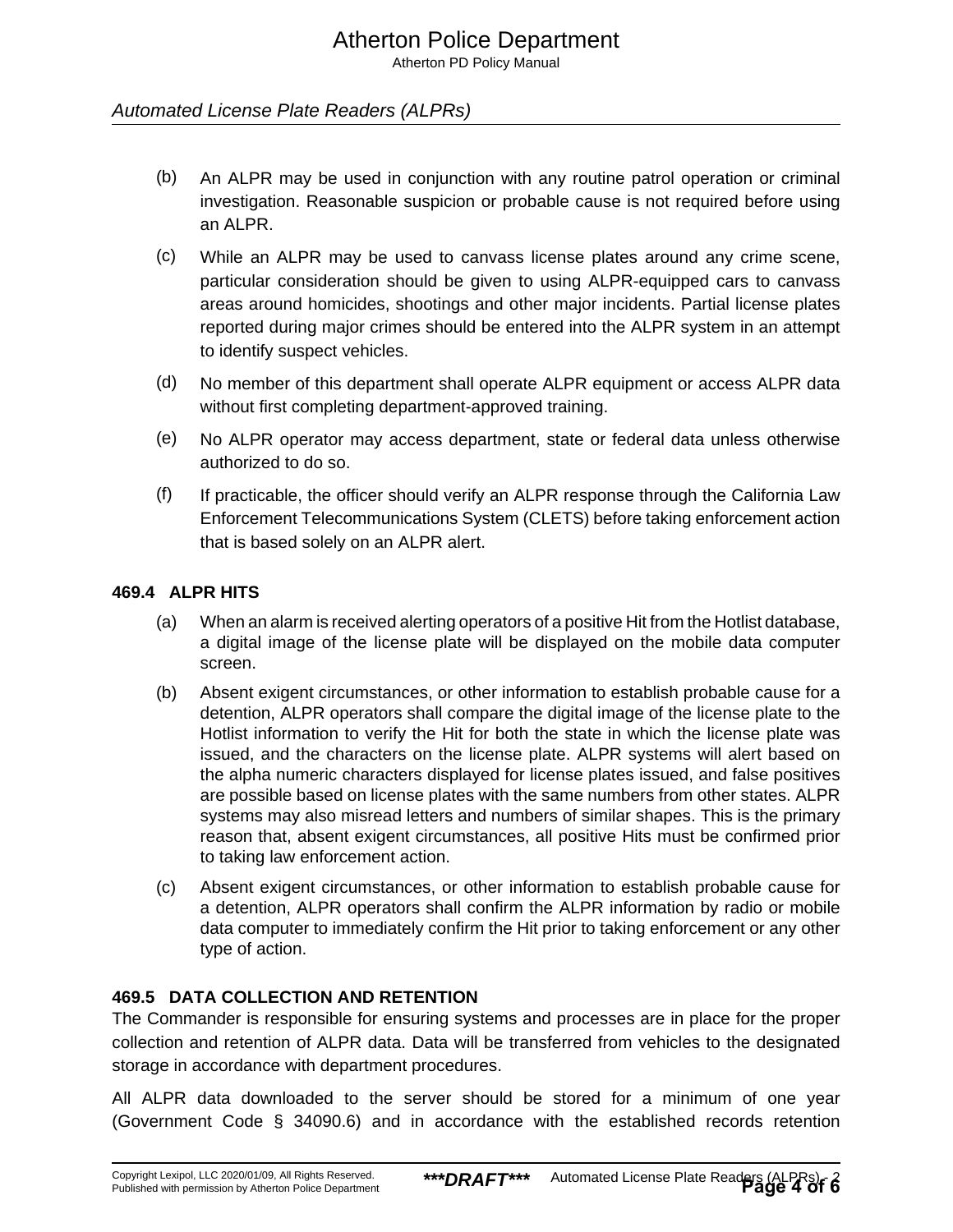# Atherton Police Department

Atherton PD Policy Manual

## Automated License Plate Readers (ALPRs)

schedule. Thereafter, ALPR data should be purged unless it has become, or it is reasonable to believe it will become, evidence in a criminal or civil action or is subject to a discovery request or other lawful action to produce records. In those circumstances the applicable data should be downloaded from the server onto portable media and booked into evidence.

#### **469.6 ACCOUNTABILITY**

All data will be closely safeguarded and protected by both procedural and technological means. The Atherton Police Department will observe the following safeguards regarding access to and use of stored data (Civil Code § 1798.90.51; Civil Code § 1798.90.53):

- (a) All ALPR data downloaded to the mobile workstation and in storage shall be accessible only through a login/password-protected system capable of documenting all access of information by name, date and time (Civil Code § 1798.90.52).
- (b) Members approved to access ALPR data under these guidelines are permitted to access the data for legitimate law enforcement purposes only, such as when the data relate to a specific criminal investigation or department-related civil or administrative action.
- (c) ALPR system audits shall be conducted on an annual basis by an independent outside auditor.

## **469.7 POLICY**

The policy of the Atherton Police Department is to utilize ALPR technology to capture and store digital license plate data and images while recognizing the established privacy rights of the public.

All data and images gathered by the ALPR are for the official use of this department. Because such data may contain confidential information, it is not open to public review.

#### **469.8 RELEASING ALPR DATA**

The ALPR data may be shared only with other law enforcement or prosecutorial agencies for official law enforcement purposes or as otherwise permitted by law, using the following procedures:

- (a) The agency makes a written request for the ALPR data that includes:
	- 1. The name of the agency.
	- 2. The name of the person requesting.
	- 3. The intended purpose of obtaining the information.
- (b) The request is reviewed by the Commander or the authorized designee and approved before the request is fulfilled.
- (c) The approved request is retained on file.